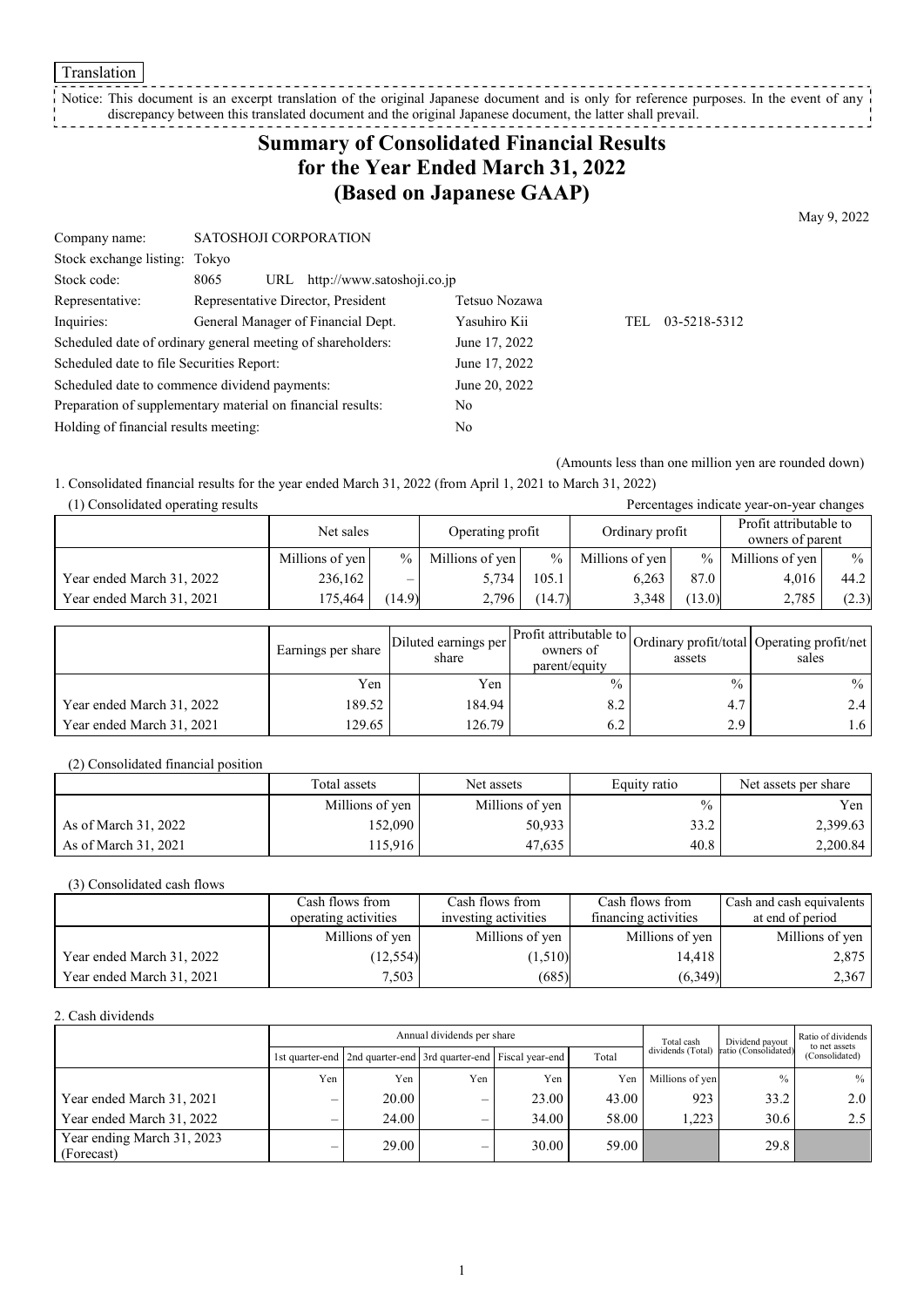3. Forecast of consolidated financial results for the year ending March 31, 2023 (from April 1, 2022 to March 31, 2023)

| Percentages indicate year-on-year changes |                 |      |                     |       |                   |       |                     |               |        |  |                                            |  |                    |
|-------------------------------------------|-----------------|------|---------------------|-------|-------------------|-------|---------------------|---------------|--------|--|--------------------------------------------|--|--------------------|
|                                           | Net sales       |      | Operating profit    |       |                   |       | Ordinary profit     |               |        |  | Profit attributable to<br>owners of parent |  | Earnings per share |
|                                           | Millions of yen |      | $%$ Millions of yen |       | % Millions of yen |       | $%$ Millions of yen | $\frac{0}{0}$ | Yen    |  |                                            |  |                    |
| Six months ending<br>September 30, 2022   | 130.000         | 19.3 | 2,600               | 8.4   | 2,800             | 6.5   | 2,000               | 15.7          | 94.38  |  |                                            |  |                    |
| Full year                                 | 265,000         | 12.2 | 5,500               | (4.1) | 5,900             | (5.8) | 4,200               | 4.6           | 198.19 |  |                                            |  |                    |

No

4. Notes

(1) Changes in significant subsidiaries during the year ended March 31, 2022

(changes in specified subsidiaries resulting in the change in scope of consolidation):

| (2) Changes in accounting policies, changes in accounting estimates, and restatement of prior period financial statements |            |
|---------------------------------------------------------------------------------------------------------------------------|------------|
| Changes in accounting policies due to revisions to accounting standards and other regulations:                            | <b>Yes</b> |
| Changes in accounting policies due to other reasons:                                                                      | No         |
| Changes in accounting estimates:                                                                                          | No         |
| Restatement of prior period financial statements:                                                                         | No         |

(3) Number of issued shares (common shares)

Total number of issued shares at the end of the period (including treasury shares)

| As of March 31, 2022                               |  | 21,799,050 shares   As of March 31, 2021      | 21,799,050 shares |
|----------------------------------------------------|--|-----------------------------------------------|-------------------|
| Number of treasury shares at the end of the period |  |                                               |                   |
| As of March $31, 2022$                             |  | 733,085 shares   As of March 31, 2021         | 312,131 shares    |
| Average number of shares during the period         |  |                                               |                   |
| Year ended March 31, 2022                          |  | 21,191,361 shares   Year ended March 31, 2021 | 21,484,439 shares |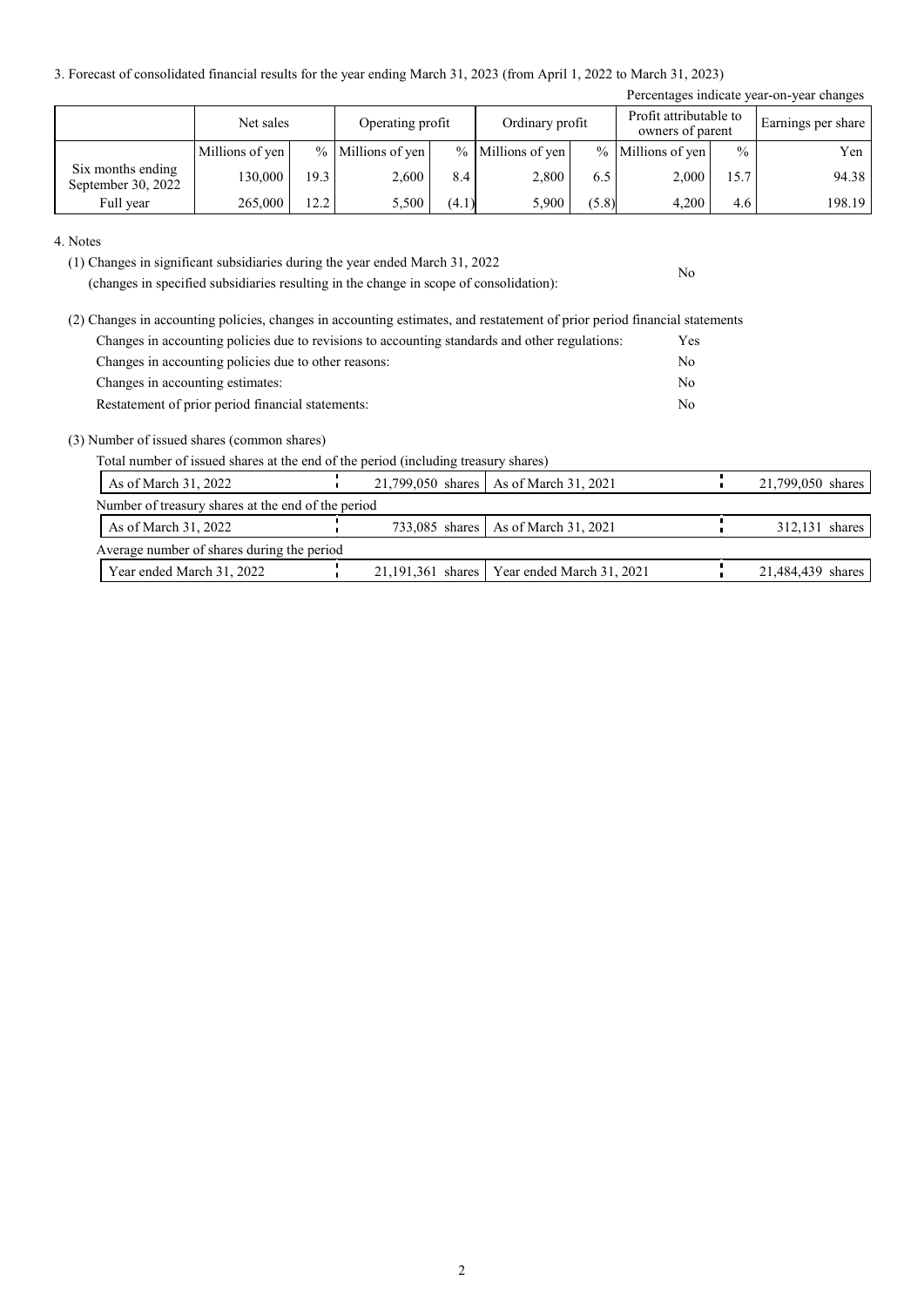# **Consolidated financial statements**

**Consolidated balance sheets**

|                                                     |                      | (Millions of yen)    |
|-----------------------------------------------------|----------------------|----------------------|
|                                                     | As of March 31, 2021 | As of March 31, 2022 |
| Assets                                              |                      |                      |
| Current assets                                      |                      |                      |
| Cash and deposits                                   | 2,427                | 2,935                |
| Notes and accounts receivable - trade               | 48,270               |                      |
| Notes receivable - trade                            |                      | 9,104                |
| Electronically recorded monetary claims - operating | 14,464               | 20,628               |
| Accounts receivable - trade                         |                      | 50,647               |
| Contract assets                                     |                      | 253                  |
| Merchandise and finished goods                      | 15,978               | 28,167               |
| Other                                               | 1,680                | 6,326                |
| Allowance for doubtful accounts                     | (109)                | (211)                |
| Total current assets                                | 82,711               | 117,853              |
| Non-current assets                                  |                      |                      |
| Property, plant and equipment                       |                      |                      |
| Buildings and structures                            | 15,031               | 15,085               |
| Accumulated depreciation                            | (8,911)              | (9, 413)             |
| Buildings and structures, net                       | 6,120                | 5,671                |
| Machinery, equipment and vehicles                   | 7,725                | 7,847                |
| Accumulated depreciation                            | (6,079)              | (6,317)              |
| Machinery, equipment and vehicles, net              | 1,645                | 1,530                |
| Land                                                | 8,855                | 8,860                |
| Construction in progress                            | 3                    | $\mathbf{0}$         |
| Other                                               | 840                  | 863                  |
| Accumulated depreciation                            | (638)                | (672)                |
| Other, net                                          | 202                  | 191                  |
| Total property, plant and equipment                 | 16,828               | 16,254               |
| Intangible assets                                   | 180                  | 162                  |
| Investments and other assets                        |                      |                      |
| Investment securities                               | 14,426               | 15,862               |
| Deferred tax assets                                 | 64                   | 77                   |
| Retirement benefit asset                            | 419                  | 633                  |
| Other                                               | 1,377                | 1,392                |
| Allowance for doubtful accounts                     | (75)                 | (130)                |
| Allowance for investment loss                       | (15)                 | (14)                 |
| Total investments and other assets                  | 16,196               | 17,820               |
| Total non-current assets                            | 33,204               | 34,237               |
| Total assets                                        | 115,916              | 152,090              |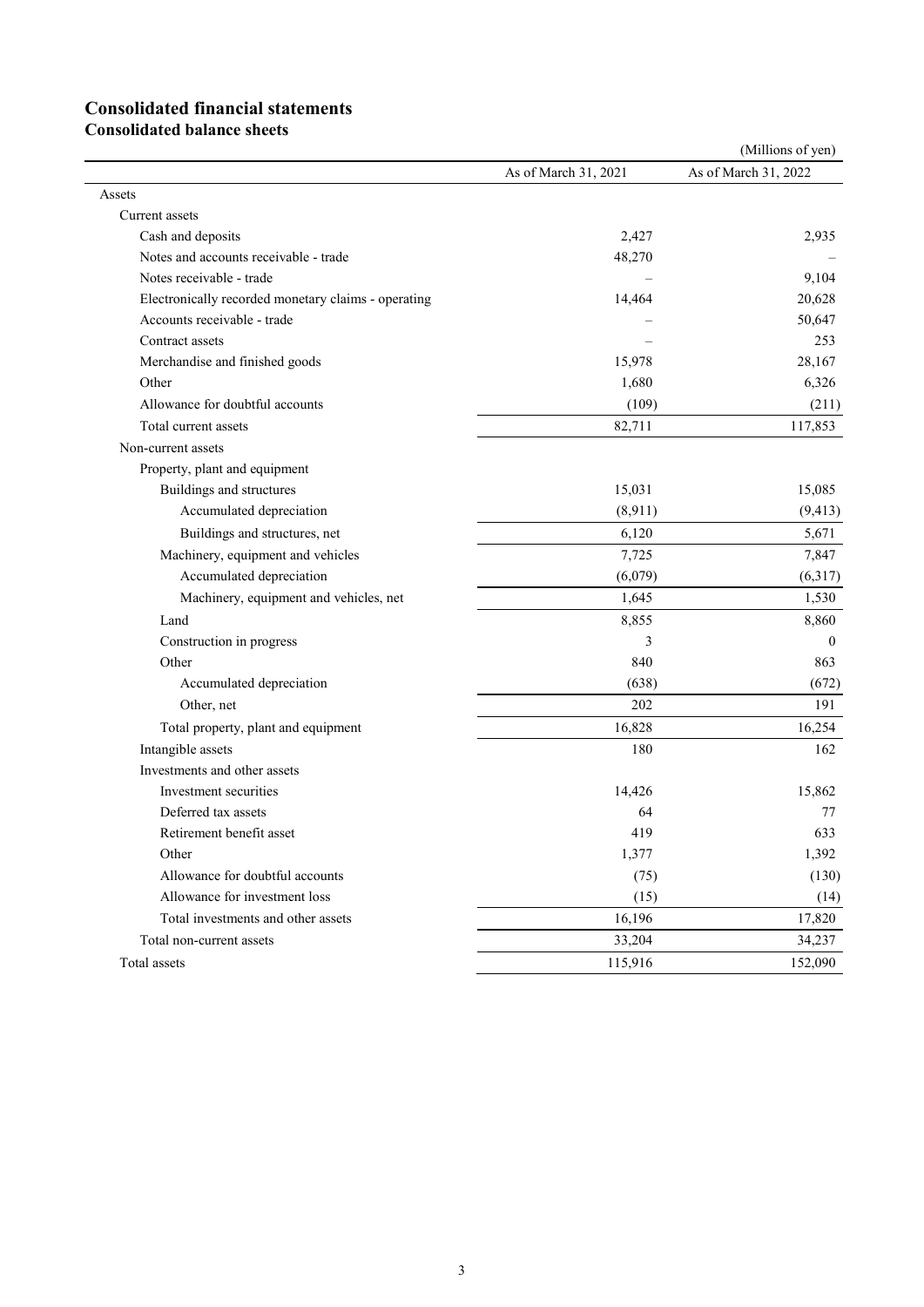|                                                            |                      | (Millions of yen)    |
|------------------------------------------------------------|----------------------|----------------------|
|                                                            | As of March 31, 2021 | As of March 31, 2022 |
| Liabilities                                                |                      |                      |
| Current liabilities                                        |                      |                      |
| Accounts payable - trade                                   | 36,870               | 50,303               |
| Electronically recorded obligations - operating            | 8,333                | 10,432               |
| Short-term borrowings                                      | 6,730                | 21,981               |
| Income taxes payable                                       | 774                  | 1,467                |
| <b>Contract liabilities</b>                                |                      | 210                  |
| Provision for bonuses                                      | 1,140                | 1,679                |
| Other                                                      | 2,661                | 2,020                |
| Total current liabilities                                  | 56,511               | 88,095               |
| Non-current liabilities                                    |                      |                      |
| Long-term borrowings                                       | 8,818                | 9,999                |
| Deferred tax liabilities                                   | 2,399                | 2,509                |
| Retirement benefit liability                               | 119                  | 135                  |
| Provision for retirement benefits for directors (and other |                      |                      |
| officers)                                                  | 61                   | 66                   |
| Other                                                      | 370                  | 349                  |
| Total non-current liabilities                              | 11,769               | 13,061               |
| <b>Total liabilities</b>                                   | 68,281               | 101,157              |
| Net assets                                                 |                      |                      |
| Shareholders' equity                                       |                      |                      |
| Share capital                                              | 1,321                | 1,321                |
| Capital surplus                                            | 867                  | 862                  |
| Retained earnings                                          | 39,234               | 42,072               |
| Treasury shares                                            | (262)                | (740)                |
| Total shareholders' equity                                 | 41,159               | 43,516               |
| Accumulated other comprehensive income                     |                      |                      |
| Valuation difference on available-for-sale securities      | 5,782                | 6,325                |
| Deferred gains or losses on hedges                         | 7                    | 8                    |
| Foreign currency translation adjustment                    | 335                  | 700                  |
| Remeasurements of defined benefit plans                    | 4                    |                      |
| Total accumulated other comprehensive income               | 6,129                | 7,034                |
| Share acquisition rights                                   | 338                  | 374                  |
| Non-controlling interests                                  | 7                    | 8                    |
| Total net assets                                           | 47,635               | 50,933               |
| Total liabilities and net assets                           | 115,916              | 152,090              |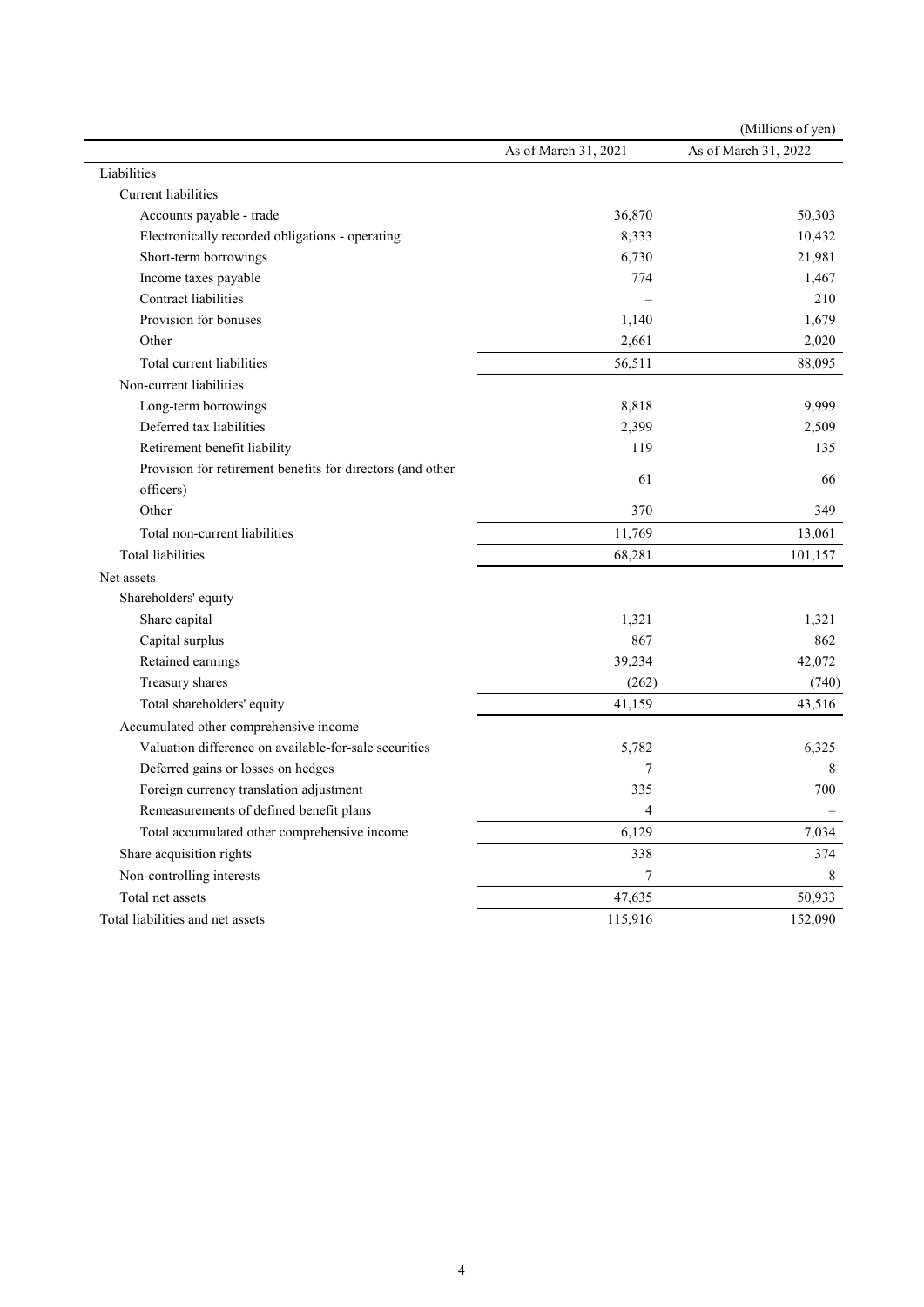### **Consolidated statements of income and consolidated statements of comprehensive income Consolidated statements of income**

|                                                               |                   | (Millions of yen) |
|---------------------------------------------------------------|-------------------|-------------------|
|                                                               | Fiscal year ended | Fiscal year ended |
|                                                               | March 31, 2021    | March 31, 2022    |
| Net sales                                                     | 175,464           | 236,162           |
| Cost of sales                                                 | 161,092           | 216,456           |
| Gross profit                                                  | 14,372            | 19,705            |
| Selling, general and administrative expenses                  | 11,576            | 13,971            |
| Operating profit                                              | 2,796             | 5,734             |
| Non-operating income                                          |                   |                   |
| Interest income                                               | 5                 | 6                 |
| Dividend income                                               | 289               | 384               |
| Rental income                                                 | 149               | 152               |
| Purchase discounts                                            | 43                | 67                |
| Share of profit of entities accounted for using equity method | 3                 | 35                |
| Subsidies for employment adjustment                           | 180               | 7                 |
| Foreign exchange gains                                        | 16                | 31                |
| Other                                                         | 98                | 129               |
| Total non-operating income                                    | 787               | 813               |
| Non-operating expenses                                        |                   |                   |
| Interest expenses                                             | 136               | 166               |
| Loss on sale of trade receivables                             | 2                 | 3                 |
| Rental expenses                                               | 56                | 65                |
| Other                                                         | 38                | 49                |
| Total non-operating expenses                                  | 234               | 284               |
| Ordinary profit                                               | 3,348             | 6,263             |
| Extraordinary income                                          |                   |                   |
| Gain on sale of non-current assets                            | 343               | 3                 |
| Gain on sale of investment securities                         | 567               | 8                 |
| Subsidy income                                                | 10                |                   |
| Other                                                         | 24                | 8                 |
| Total extraordinary income                                    | 945               | 20                |
| <b>Extraordinary</b> losses                                   |                   |                   |
| Loss on retirement of non-current assets                      | $\overline{c}$    | 6                 |
| Loss on sale of non-current assets                            | $\mathbf{0}$      | $\theta$          |
| Impairment losses                                             | 164               |                   |
| Loss on sale of investment securities                         |                   | 294               |
| Loss on valuation of investment securities                    | 65                | 20                |
| Loss on valuation of shares of subsidiaries                   | 18                |                   |
| Provision of allowance for investment loss                    |                   | 7                 |
| Other                                                         | 6                 | 7                 |
| Total extraordinary losses                                    | 258               | 335               |
| Profit before income taxes                                    | 4,036             | 5,948             |
| Income taxes - current                                        | 1,257             | 2,085             |
| Income taxes - deferred                                       | (7)               | (154)             |
| Total income taxes                                            | 1,250             | 1,930             |
| Profit                                                        | 2,786             | 4,017             |
| Profit attributable to non-controlling interests              | $\mathbf{0}$      | 1                 |
| Profit attributable to owners of parent                       | 2,785             | 4,016             |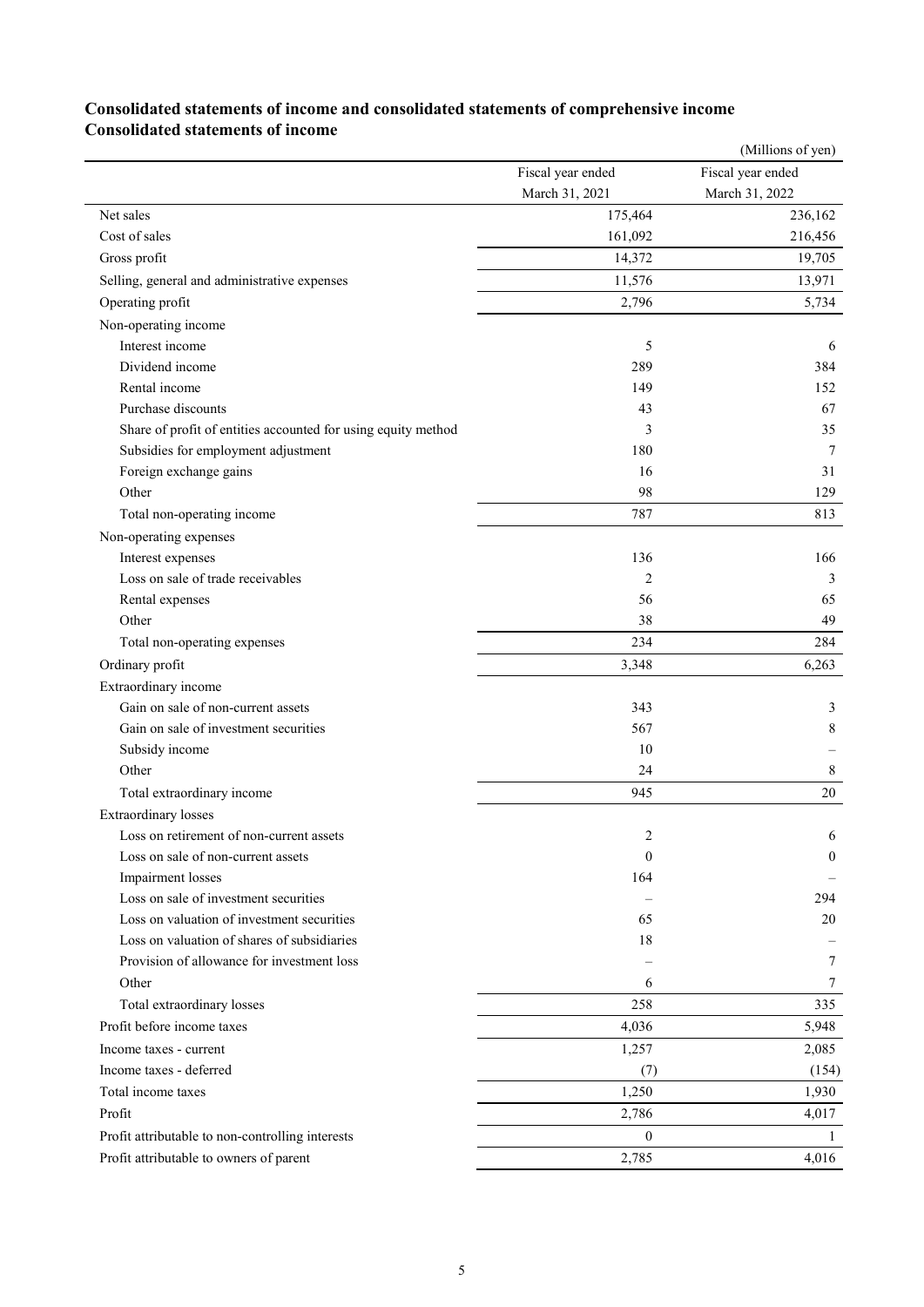## **Consolidated statements of comprehensive income**

|                                                           |                   | (Millions of yen) |
|-----------------------------------------------------------|-------------------|-------------------|
|                                                           | Fiscal year ended | Fiscal year ended |
|                                                           | March 31, 2021    | March 31, 2022    |
| Profit                                                    | 2,786             | 4,017             |
| Other comprehensive income                                |                   |                   |
| Valuation difference on available-for-sale securities     | 2,342             | 550               |
| Deferred gains or losses on hedges                        | 6                 |                   |
| Foreign currency translation adjustment                   | 144               | 359               |
| Share of other comprehensive income of entities accounted | 20                |                   |
| for using equity method                                   |                   | (2)               |
| Remeasurements of defined benefit plans, net of tax       |                   | (4)               |
| Total other comprehensive income                          | 2,514             | 905               |
| Comprehensive income                                      | 5,300             | 4,922             |
| Comprehensive income attributable to                      |                   |                   |
| Comprehensive income attributable to owners of parent     | 5,299             | 4,920             |
| Comprehensive income attributable to non-controlling      |                   |                   |
| interests                                                 |                   |                   |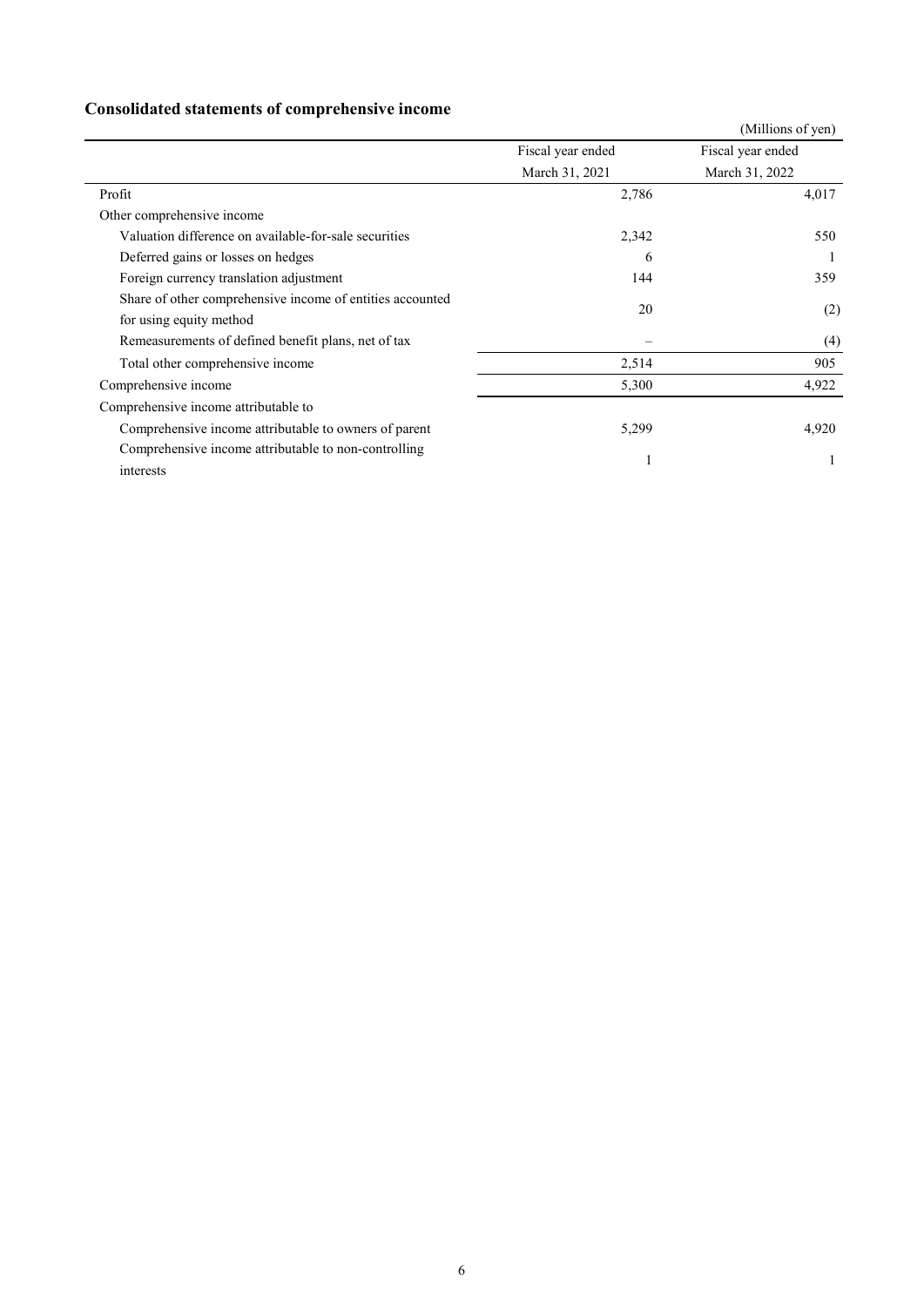### **Consolidated statements of changes in equity**

Fiscal year ended March 31, 2021

|                                                         |                          |                      |                   |                 | (Millions of yen)             |  |  |
|---------------------------------------------------------|--------------------------|----------------------|-------------------|-----------------|-------------------------------|--|--|
|                                                         |                          | Shareholders' equity |                   |                 |                               |  |  |
|                                                         | Share capital            | Capital surplus      | Retained earnings | Treasury shares | Total shareholders'<br>equity |  |  |
| Balance at beginning of period                          | 1,321                    | 868                  | 37,372            | (272)           | 39,290                        |  |  |
| Changes during period                                   |                          |                      |                   |                 |                               |  |  |
| Dividends of surplus                                    |                          |                      | (923)             |                 | (923)                         |  |  |
| Profit attributable to owners<br>of parent              |                          |                      | 2,785             |                 | 2,785                         |  |  |
| Purchase of treasury shares                             |                          |                      |                   | (0)             | (0)                           |  |  |
| Disposal of treasury shares                             |                          | (1)                  |                   | 9               | 8                             |  |  |
| Other                                                   |                          |                      |                   |                 | $\overline{\phantom{0}}$      |  |  |
| Net changes in items other<br>than shareholders' equity |                          |                      |                   |                 |                               |  |  |
| Total changes during period                             | $\overline{\phantom{m}}$ | (1)                  | 1,861             | 9               | 1,869                         |  |  |
| Balance at end of period                                | 1,321                    | 867                  | 39,234            | (262)           | 41,159                        |  |  |

|                                                         | Accumulated other comprehensive income                          |                                             |                                                  |                                               |                                                          |                                |                                  |                     |
|---------------------------------------------------------|-----------------------------------------------------------------|---------------------------------------------|--------------------------------------------------|-----------------------------------------------|----------------------------------------------------------|--------------------------------|----------------------------------|---------------------|
|                                                         | Valuation<br>difference on<br>available-for-<br>sale securities | Deferred<br>gains or<br>losses on<br>hedges | Foreign<br>currency<br>translation<br>adjustment | Remeasurements<br>of defined benefit<br>plans | Total<br>accumulated<br>other<br>comprehensive<br>income | Share<br>acquisition<br>rights | Non-<br>controlling<br>interests | Total net<br>assets |
| Balance at beginning of period                          | 3,427                                                           | $\mathbf{0}$                                | 191                                              | (3)                                           | 3,615                                                    | 296                            | 5                                | 43,207              |
| Changes during period                                   |                                                                 |                                             |                                                  |                                               |                                                          |                                |                                  |                     |
| Dividends of surplus                                    |                                                                 |                                             |                                                  |                                               |                                                          |                                |                                  | (923)               |
| Profit attributable to owners<br>of parent              |                                                                 |                                             |                                                  |                                               |                                                          |                                |                                  | 2,785               |
| Purchase of treasury shares                             |                                                                 |                                             |                                                  |                                               |                                                          |                                |                                  | (0)                 |
| Disposal of treasury shares                             |                                                                 |                                             |                                                  |                                               |                                                          |                                |                                  | 8                   |
| Other                                                   |                                                                 |                                             |                                                  |                                               |                                                          |                                |                                  |                     |
| Net changes in items other<br>than shareholders' equity | 2,354                                                           | 6                                           | 144                                              | 7                                             | 2,514                                                    | 42                             |                                  | 2,557               |
| Total changes during period                             | 2,354                                                           | 6                                           | 144                                              | $\overline{7}$                                | 2,514                                                    | 42                             |                                  | 4,427               |
| Balance at end of period                                | 5,782                                                           | $\overline{7}$                              | 335                                              | 4                                             | 6,129                                                    | 338                            | 7                                | 47,635              |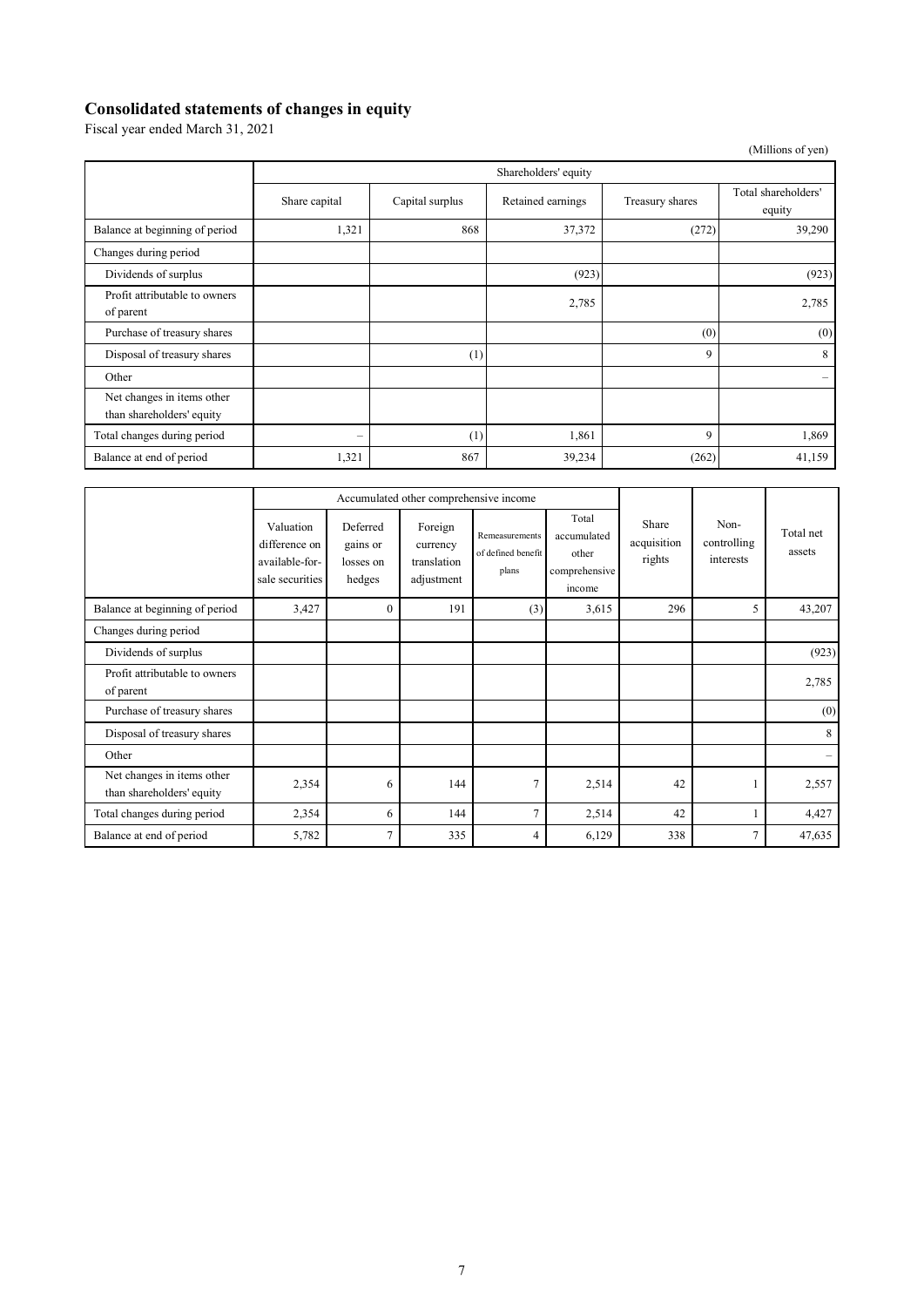### Fiscal year ended March 31, 2022

(Millions of yen)

|                                                         | Shareholders' equity     |                 |                   |                 |                               |
|---------------------------------------------------------|--------------------------|-----------------|-------------------|-----------------|-------------------------------|
|                                                         | Share capital            | Capital surplus | Retained earnings | Treasury shares | Total shareholders'<br>equity |
| Balance at beginning of period                          | 1,321                    | 867             | 39,234            | (262)           | 41,159                        |
| Cumulative effects of                                   |                          |                 |                   |                 |                               |
| changes in accounting                                   |                          |                 | (26)              |                 | (26)                          |
| policies                                                |                          |                 |                   |                 |                               |
| Restated balance                                        | 1,321                    | 867             | 39,208            | (262)           | 41,133                        |
| Changes during period                                   |                          |                 |                   |                 |                               |
| Dividends of surplus                                    |                          |                 | (1,002)           |                 | (1,002)                       |
| Profit attributable to owners<br>of parent              |                          |                 | 4,016             |                 | 4,016                         |
| Purchase of treasury shares                             |                          |                 |                   | (499)           | (499)                         |
| Disposal of treasury shares                             |                          | (4)             |                   | 21              | 17                            |
| Change in scope of<br>consolidation                     |                          |                 | (148)             |                 | (148)                         |
| Other                                                   |                          |                 |                   |                 | $\qquad \qquad -$             |
| Net changes in items other<br>than shareholders' equity |                          |                 |                   |                 |                               |
| Total changes during period                             | $\overline{\phantom{0}}$ | (4)             | 2,864             | (477)           | 2,382                         |
| Balance at end of period                                | 1,321                    | 862             | 42,072            | (740)           | 43,516                        |

|                                                            | Accumulated other comprehensive income                          |                                             |                                                  |                                               |                                                          |                                |                                  |                     |
|------------------------------------------------------------|-----------------------------------------------------------------|---------------------------------------------|--------------------------------------------------|-----------------------------------------------|----------------------------------------------------------|--------------------------------|----------------------------------|---------------------|
|                                                            | Valuation<br>difference on<br>available-for-<br>sale securities | Deferred<br>gains or<br>losses on<br>hedges | Foreign<br>currency<br>translation<br>adjustment | Remeasurements<br>of defined benefit<br>plans | Total<br>accumulated<br>other<br>comprehensive<br>income | Share<br>acquisition<br>rights | Non-<br>controlling<br>interests | Total net<br>assets |
| Balance at beginning of period                             | 5,782                                                           | $\overline{7}$                              | 335                                              | 4                                             | 6,129                                                    | 338                            | 7                                | 47,635              |
| Cumulative effects of<br>changes in accounting<br>policies |                                                                 |                                             |                                                  |                                               |                                                          |                                |                                  | (26)                |
| <b>Restated balance</b>                                    | 5,782                                                           | $\overline{7}$                              | 335                                              | 4                                             | 6,129                                                    | 338                            | $\overline{7}$                   | 47,608              |
| Changes during period                                      |                                                                 |                                             |                                                  |                                               |                                                          |                                |                                  |                     |
| Dividends of surplus                                       |                                                                 |                                             |                                                  |                                               |                                                          |                                |                                  | (1,002)             |
| Profit attributable to owners<br>of parent                 |                                                                 |                                             |                                                  |                                               |                                                          |                                |                                  | 4,016               |
| Purchase of treasury shares                                |                                                                 |                                             |                                                  |                                               |                                                          |                                |                                  | (499)               |
| Disposal of treasury shares                                |                                                                 |                                             |                                                  |                                               |                                                          |                                |                                  | 17                  |
| Change in scope of<br>consolidation                        |                                                                 |                                             |                                                  |                                               |                                                          |                                |                                  | (148)               |
| Other                                                      |                                                                 |                                             |                                                  |                                               |                                                          |                                |                                  |                     |
| Net changes in items other<br>than shareholders' equity    | 542                                                             | 1                                           | 364                                              | (4)                                           | 904                                                      | 35                             | 1                                | 942                 |
| Total changes during period                                | 542                                                             | 1                                           | 364                                              | (4)                                           | 904                                                      | 35                             | $\mathbf{1}$                     | 3,324               |
| Balance at end of period                                   | 6,325                                                           | 8                                           | 700                                              | $\overline{\phantom{a}}$                      | 7,034                                                    | 374                            | 8                                | 50,933              |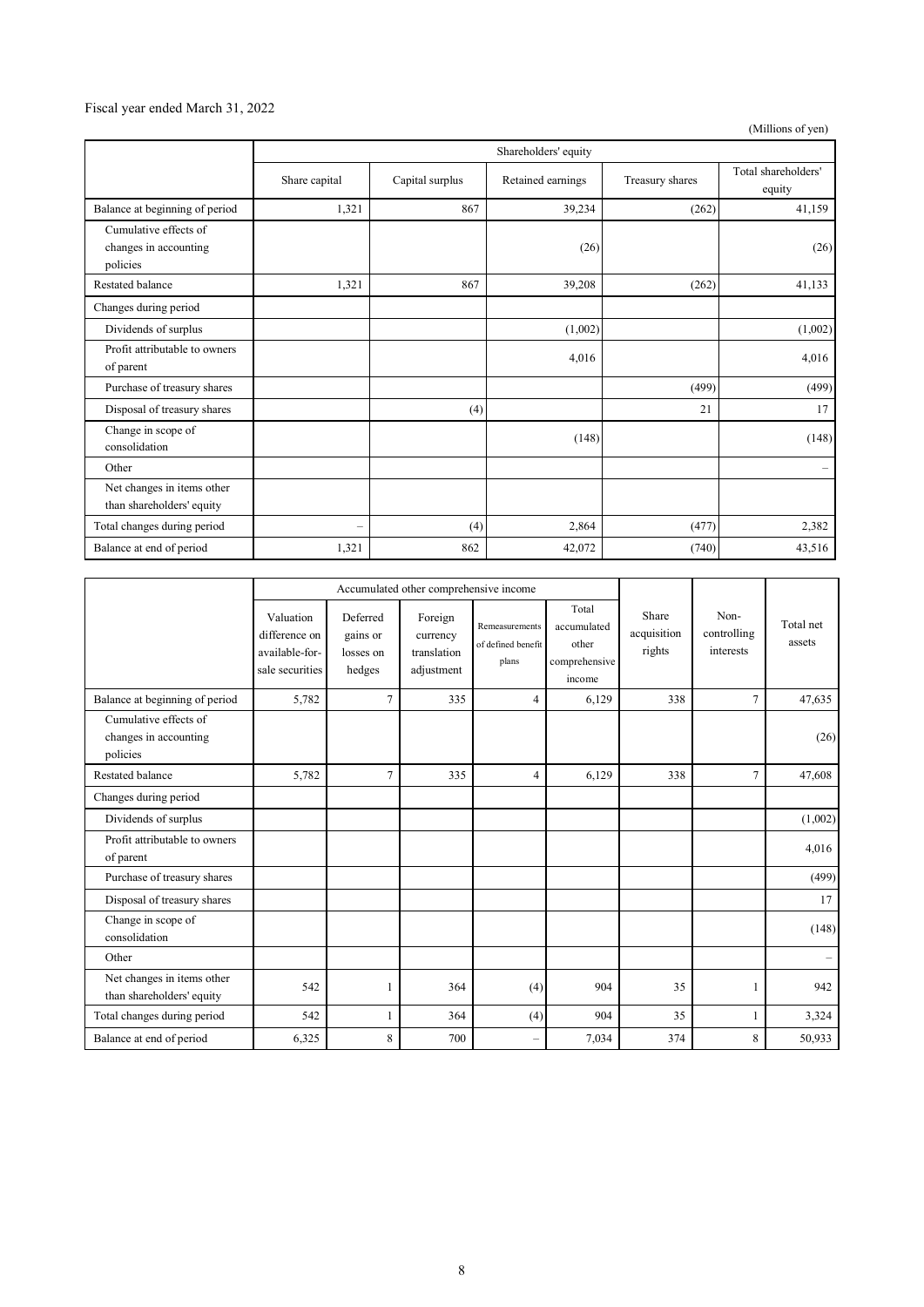### **Consolidated statements of cash flows**

|                                                               |                   | (Millions of yen) |
|---------------------------------------------------------------|-------------------|-------------------|
|                                                               | Fiscal year ended | Fiscal year ended |
|                                                               | March 31, 2021    | March 31, 2022    |
| Cash flows from operating activities                          |                   |                   |
| Profit before income taxes                                    | 4,036             | 5,948             |
| Depreciation                                                  | 1,051             | 1,023             |
| Increase (decrease) in allowance for doubtful accounts        | (78)              | 156               |
| Increase (decrease) in provision for retirement benefits for  | (11)              | 4                 |
| directors (and other officers)                                |                   |                   |
| Decrease (increase) in retirement benefit asset               | (269)             | (214)             |
| Increase (decrease) in retirement benefit liability           | 8                 | 15                |
| Interest and dividend income                                  | (295)             | (391)             |
| Interest expenses                                             | 136               | 166               |
| Share of loss (profit) of entities accounted for using equity |                   |                   |
| method                                                        | (3)               | (35)              |
| Subsidy income                                                | (10)              |                   |
| Loss (gain) on sale of investment securities                  | (567)             | 285               |
| Loss (gain) on sale and retirement of property, plant and     |                   |                   |
| equipment                                                     | (340)             | 2                 |
| Decrease (increase) in trade receivables                      | (2,255)           | (16,661)          |
| Decrease (increase) in inventories                            | 3,236             | (11, 844)         |
| Increase (decrease) in trade payables                         | 2,860             | 14,894            |
| Other, net                                                    | 853               | (4, 721)          |
| Subtotal                                                      | 8,350             | (11,369)          |
| Interest and dividends received                               | 306               | 402               |
| Subsidies received                                            | 10                |                   |
| Interest paid                                                 | (138)             | (161)             |
| Income taxes paid                                             | (1,026)           | (1, 425)          |
| Net cash provided by (used in) operating activities           | 7,503             | (12, 554)         |
| Cash flows from investing activities                          |                   |                   |
| Purchase of property, plant and equipment                     | (1, 566)          | (366)             |
| Proceeds from sale of property, plant and equipment           | 446               | 6                 |
| Purchase of intangible assets                                 | (39)              | (51)              |
| Purchase of investment securities                             | (118)             | (48)              |
| Proceeds from sale of investment securities                   | 682               | 112               |
| Purchase of shares of subsidiaries and associates             |                   | (219)             |
| Proceeds from sale of shares of subsidiaries and associates   |                   | 230               |
| Purchase of shares of subsidiaries                            |                   | (1,186)           |
| Loan advances                                                 |                   |                   |
| Proceeds from collection of loans receivable                  | (265)<br>40       | (187)<br>125      |
| Other, net                                                    | 134               | 75                |
|                                                               |                   |                   |
| Net cash provided by (used in) investing activities           | (685)             | (1,510)           |
| Cash flows from financing activities                          |                   |                   |
| Net increase (decrease) in short-term borrowings              | (3,559)           | 14,584            |
| Proceeds from long-term borrowings                            | 1,200             | 4,900             |
| Repayments of long-term borrowings                            | (2,982)           | (3,556)           |
| Purchase of treasury shares                                   | (0)               | (499)             |
| Dividends paid                                                | (920)             | (1,004)           |
| Other, net                                                    | (86)              | (5)               |
| Net cash provided by (used in) financing activities           | (6,349)           | 14,418            |